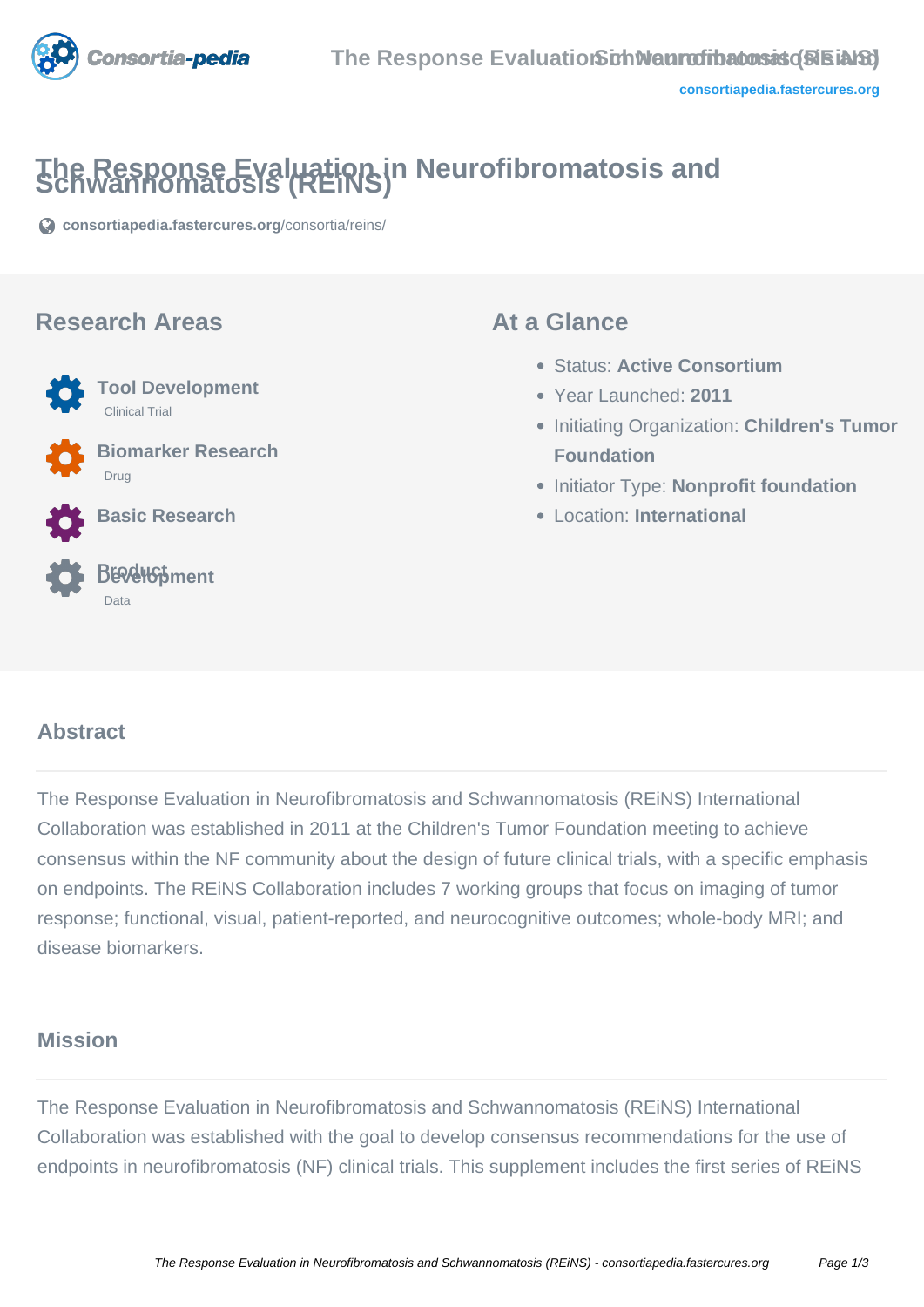

recommendations for the use of patient-reported, functional, and visual outcomes, and for the evaluation of imaging response in NF clinical trials.

#### **Consortium History**

The REiNS Collaboration was established in 2011 at the Children's Tumor Foundation annual NF Conference to achieve consensus within the NF community about future clinical trials and to accelerate the identification of agents which will benefit individuals with NF. Since its inception, the REiNS International Collaboration has played a key role in the creation and dissemination of outcome measures for clinical trials of neurofibromatosis and schwannomatosis.

#### **Structure & Governance**

The REiNS collaboration is organized around eight working groups that focus on the following topics: imaging of tumor response, functional outcomes, visual outcomes, patient-reported outcomes, neurocognitive outcomes, whole-body MRI, disease biomarkers, and cutaneous neurofibromas. Leaders of the eight working groups were identified based on their expertise. Membership in each working group is open to any interested party and representatives from patient advocacy groups and funding agencies have been invited to participate in the effort.

#### **Financing**

Support is provided by a National Cancer Institute grant, "Developing endpoints to facilitate clinical trials in rare diseases," and the Children's Tumor Foundation.

## **Impact/Accomplishment**